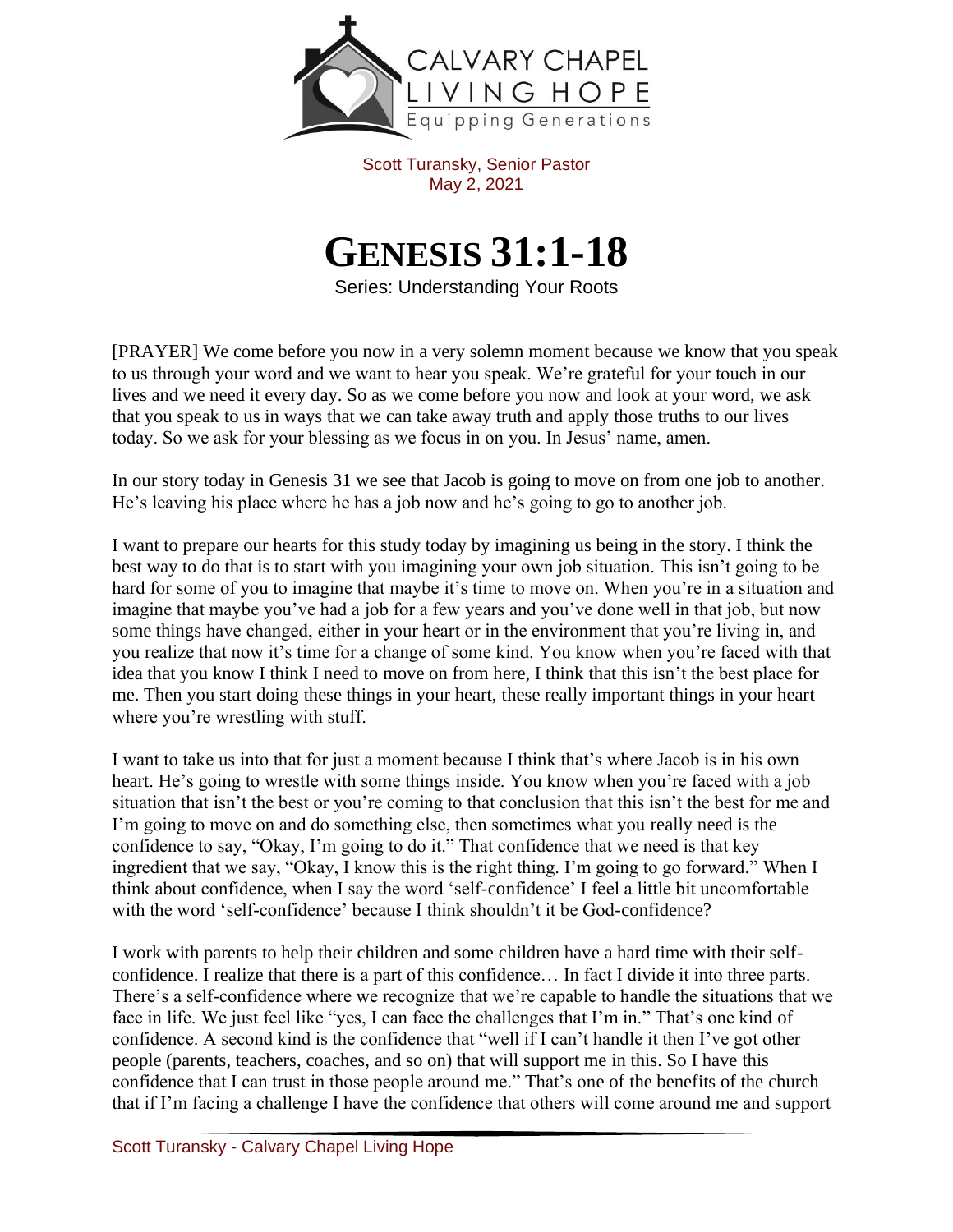me. And then there's that sense of faith, that confidence in the Lord that "there's nothing I can't handle, nothing that God might take me into." You see when you're in one job situation and you've got to move to another one, there's always those unknowns. There's always those questions. There's always that "I don't know if I should stay where I am or I should go to the next place." So wrestling with this idea of "how much of it is my part and how much of it is God going to do here" is a really important question that we need to ask.

Having said that now, I want to look at the passage of scripture in Genesis 31 and imagine Jacob as this is kind of coming together for him. What does it look like for him. Look in the passage to Genesis 31. It starts this way in verse 1: *Now Jacob heard that the sons of Laban were saying, "Jacob has taken all that was our father's, and from what was our father's he has gained all this wealth."* 

See these sons of Laban whom he worked with, they were all on this big cattle ranch, sheep ranch, goat ranch, whatever you want to call these things. But that's where he was with all these people. There was this attitude now coming up among these people. I'm sure you know that there are other people near you, maybe at work, maybe your neighbors, someone who disagrees. They just look at life completely differently than you do. You look at life this way. You see it and it makes sense. But other people look at it completely differently, going "I can't believe that. I don't even know what to do with that." They seem like they have his whole idea that's different.

We know the story about Jacob and what's happened in his life. We know that God has blessed him. But these guys don't see that. They've got this idea oh wow, Jacob has taken all the wealth from our dad. Well it is true Jacob has gotten wealthy, but it's because he has worked hard and God has worked through the situation and blessed him. But there's often those people in our lives that just see life completely differently than we do. That's what's taking place.

But the real kicker for Jacob is the next statement here. It says – *And Jacob saw that Laban did not regard him with favor as before.* The key person in the story for Jacob, the reason he's at this job, this work is because Laban had hired him on. When Laban hired him on, he said, "What can I do? How much can I pay you to stay here? What do you need?" So he was very excited to have Jacob stay on. But now the culture is changing. Just imagine that taking place in your own life. You're at a job and the culture is changing. It's just not working for you. You don't feel like you fit here anymore. It's just not working for you.

As I was reading this story in the Bible this week, I remembered the story of Greg Noom that he told to us and he's grown. I'm going to tell you his story. I've asked his permission to do so and he granted me that permission. But Greg is over here sitting over at the tech table. About a year ago when COVID started, Greg called the church office and he said, "I'm looking for a church. I don't want to meet online. I want to meet in person. Are you guys meeting in person?" This is like the second week we started meeting in the Barn.

I said, "Yes, we're meeting in person."

He said, "What time do you start?"

I said, "We start at 8:00 in the morning. You can help us set up. We need some help." So for the very first time that Greg came, he came and set up with us at 8:00. He's been doing that continually with us every week now. We get together at 9:10 and anybody is invited to come to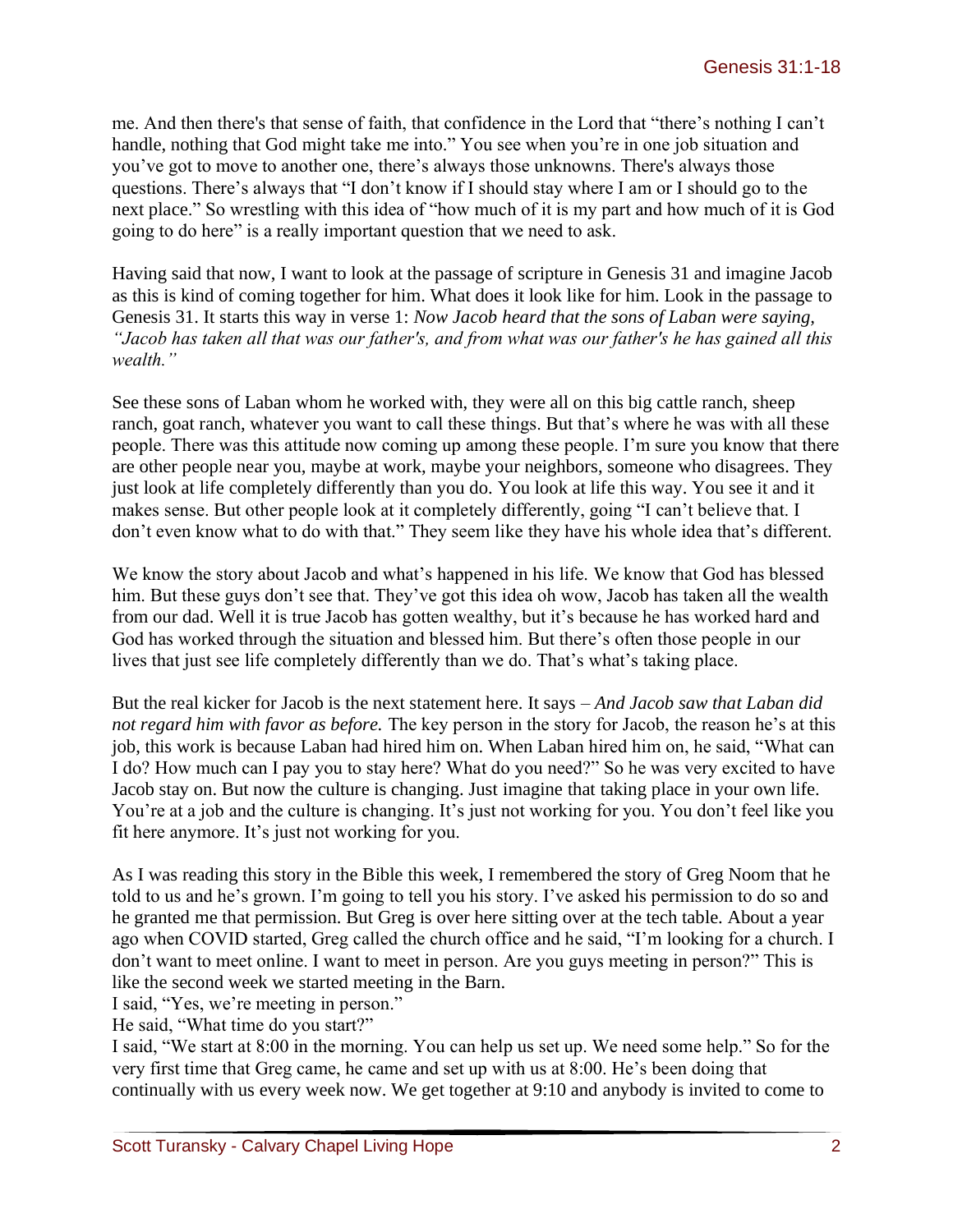that. We get together and have a prayer time where we're sharing needs and learning about things in our lives. So it's a great team effort and then a sharing in prayer time.

But God worked in Greg's life then. So God's starting to work. He made a commitment to the Lord and then he wants to find a church where he can fellowship. And then later, as you know, we got to the summer and he wanted to be baptized. So we baptized him in the Snee pool in the summertime.

Just a few months ago he was becoming uncomfortable with his job situation. In fact one Sunday he comes in here and he says, "I quit my job." We go, "Whoa, whoa, whoa, whoa. Tell us the story about this." It was much like the situation here with Jacob. Because he says this. He says, "Well I'm uncomfortable with the anger, the coarse joking, and the foul language that takes place where I'm working. It's just weighing on me and I don't want to do that anymore. So I went into my boss and I told him I'm going to quit. And here's why I'm going to quit. Because of the hostility around here, because of the coarse joking, and because of the foul language. It's just not good for my well-being. I'm out of here. I'll stay and help you do what you need to do to get someone else, but I'm going to leave." So he talked to his wife, obviously, before then and they decided together yes, go ahead and leave. Great.

I thought, wow, that's a lot of confidence that he's able to make that decision based on something that God is doing something in his life. God is working in Greg's life and as He continues to do that we get to watch that and see what's going on, as we all do as we share our faith and our lives together.

Well that's what's taking place in Jacob's life. The culture is changing. Sometimes the culture is changing within us and we say, "You know what? I don't fit here anymore." When that takes place, we have this kind of uncomfortable feeling that says maybe it's time to move on. And maybe it is. But maybe not. Because sometimes we have to embrace the idea that Jesus told us. He says you're not going to fit into the world anywhere. This is not your home. You're just passing through. That we're pilgrims, we're sojourners in this land. So sometimes we just stay where we are even though it's uncomfortable and we develop a contentment in that situation and we allow God to work deeper in our lives. It's the bloom where you're planted mentality. That we're allowing God to do a deeper in work in our lives in the midst of a hard situation and that's okay. We don't have to move just because things feel difficult and challenging. That's, I would say, a godly contentment that God sometimes allows us to have that says yes, this is what I need to do. But then there's that I'm going to call it a godly discontent where God is giving you that itch to go and do something else. Going to say okay, you need to move on. You need to leave this job and go do something else. That godly discontent starts to work itself.

What do we do with that? How do we know whether... This is the great question. I think we all struggle with it. How do we know whether it's the godly discontent or the godly contentment that we need to be working on in a given situation? Now we're talking about a really big experience here. We're talking about moving jobs. That's a pretty big thing that Jacob is going to do here. But whenever we experience change or the opportunity to change, we face the same challenges. It could be do I get a new car or do I be content with this car? I mean there are some people who are not content at all so every time there's a new cell phone coming out, they've got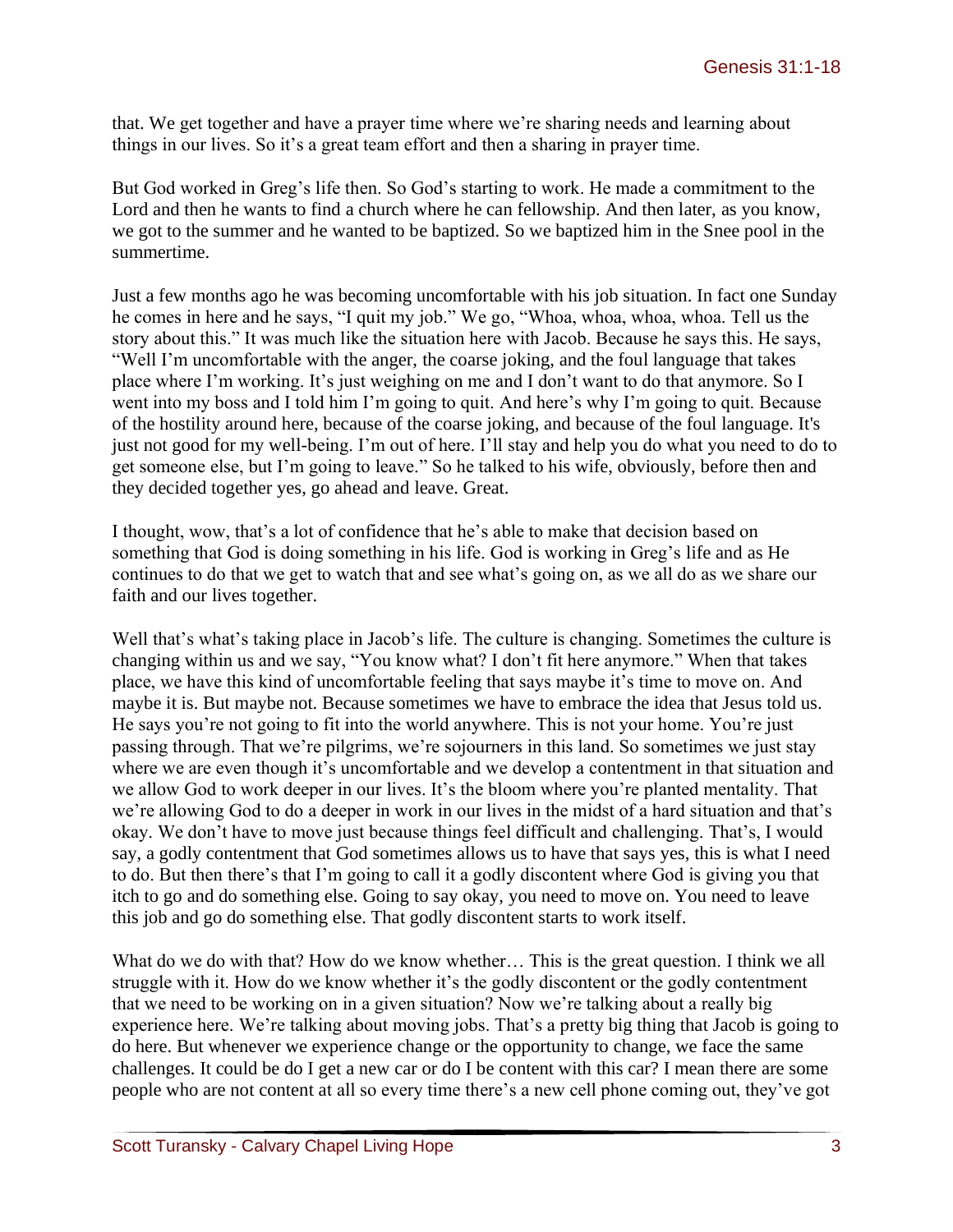to get the latest version. I'm not saying that's bad. All I'm saying is sometimes God would say to us I think let's be content with what you have and not always have to get the latest upgrade and the latest version of what's going on. So what do you know? How do you know what to do? Jacob is wrestling with that whole idea.

Now I think there's a part that God does in our lives, there's a part that we do. How do you know which part is it...what do you do? Some people just feel uncomfortable with their job. They don't even consider God. They just go on and do whatever. But there's this interaction I think that God has with us in the midst of those challenges that's real and important for us to kind of wrestle with that and to kind of understand what is God's part, what is my part, what is partnership look like as I'm moving forward with the Lord.

In order to illustrate this a little bit better, I've asked Lorraine to share with you. Lorraine Brosious is an author. She's a professional counselor (biblical counselor). She's had a lot of life experience. In the midst of that life experience she's faced this ability to walk with the Lord. So we're privileged to have her as part of our fellowship and I asked her to come and share. Lorraine, why don't you come and share with us for a few minutes about this question about how do we partner together with the Lord in order to do what we do. Okay?

[Lorraine] I really had to laugh a few minutes ago when Pastor was talking about oppositional defiance disorder. That's what I have when people ask me to speak publicly. I do not like it. My first thing in my mind is no. I've learned to say, "Alright, I'll speak with the Lord on it," and of course then you know what happens. So I'm just going to give you fair warning. If you want to share some things with Pastor you might find yourself up here. So you want to be a little careful about that. I'm going to be.

Alright. So in Genesis 31 we're talking about Jacob making a life changing decision. We were talking about as we said in our Wednesday night group what did Jacob do? He heard God. So he had already started a relationship with Him. But in this particular instance about where He should move, He heard God and then do you remember? He did a very wise thing. He spoke to his wife. So he didn't always act very smart, but in this case he did.

So we are called upon in our lives to make life-changing decisions at various times. Some are unexpected, like a death or an accident or something like that. Some are ones that we know are coming up like you know in ten years I'm going to retire and what should I do then. That kind of thing. I can testify to the truth that in whatever it is, whether it's planned or unplanned, God is with me. I have absolutely no doubt about that.

## [break in audio]

Jeremiah 29:11 – *I know the plans I have for you*. *Plans not to* (what?) *harm you*. But for my good. He sent people to walk with me. He led me into work that fit into taking care of four children. What did I do? I sat with Him every morning and I still do this. This is the first thing I do in the morning. Seek Him. Sit in His presence. Read His word. Listen to Him. Read and meditate. So my motto at that time quickly became, "Lord, between you and me we're going to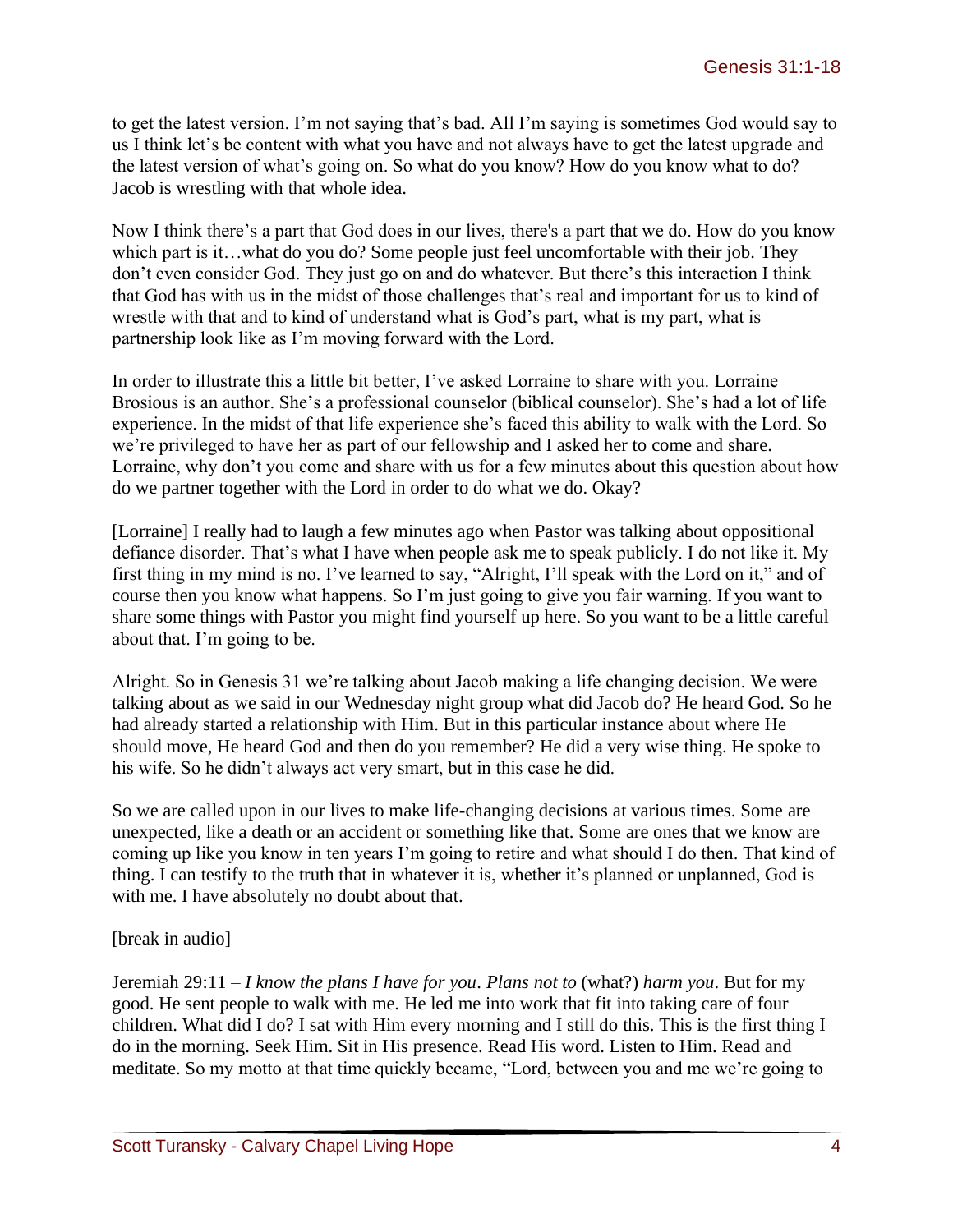get done with whatever this is you have for me to do." I couldn't do His part and He wouldn't do my part. So it was a cooperation like Pastor was talking about.

When it was time for my youngest child to finally reach school age, I began working on a master's degree in English. I had been an English teacher and that's all I knew. So I started working on a master's degree. This is now like probably 35 years ago. I distinctly remember driving home from a class I was taking in Shakespeare and I said I don't care what Shakespeare meant in line, whatever the sonnet. This doesn't mean anything to me. But I didn't know what else to do, so I kept going.

Then one day I took my son to Liberty to look at the school and look at the baseball program. I kind of accidentally stumbled onto some information about lifelong learning. You would call it online. Thank the Lord it wasn't online then or I'd have been in trouble. But it was the ability to get a degree by mail and going down there a few times too. It was a master's degree in counseling. I never planned for that. It wasn't something that I said, "Oh I'm going to do this someday." God gave it to me to do.

The program probably took me two years and then I was ready to start. I realized I cannot do secular counseling. What do I have to give to people? The Lord. You can't do that in secular counseling very well. So the church gave me an office and I was ready to go. There was one problem. I didn't have any clients. I distinctly, after several weeks or whatever, remembered going to the door of the church and looking out at the empty parking lot and saying, "Lord, I made a mistake. I must not have heard you. You can't have this for me." I have no income for my family, I have kids ready to go to college. So I really thought I'd made a mistake. Some of the men at church actually met with me and said, "You better go back into teaching. You got to have a paycheck coming in." So that was about the lowest point I'd say of my time. But I still continued to sit with the Lord over it.

One day I got a client. And she went out and told another person. And she told another person. And churches began to send people. So this went on for twenty years after that. I don't know how many clients I had. Hundreds, I guess. It was the Lord. I used to say when I would open that office door, "If you don't go in there, Lord, I'm not going." Because He was what I had to present to people.

He also led me… I never planned to write a book. He just said, "This is what I want you to do." So I would get up at 4:30 every morning, which was a natural thing for me anyway, with a pen and paper at my kitchen counter and I would say, "Okay, now what?" He told me to start in Genesis and go through the whole Bible and write whatever I could find about pain and loss. I had no idea what I was doing. I just kept doing it every morning. I would do this probably for a few years. When I was done I had 370-some entries. Didn't plan it that way. So it was an entry for every day of the year and a little extra. The ones that weren't good I could throw away. I did not plan to do this. When people say, "Oh I read your book and this helped me," I feel like shrinking away because I feel like I didn't do it. God did it. All the counseling I did, the raising of my children. It was Him. This present is with us through every life-changing event.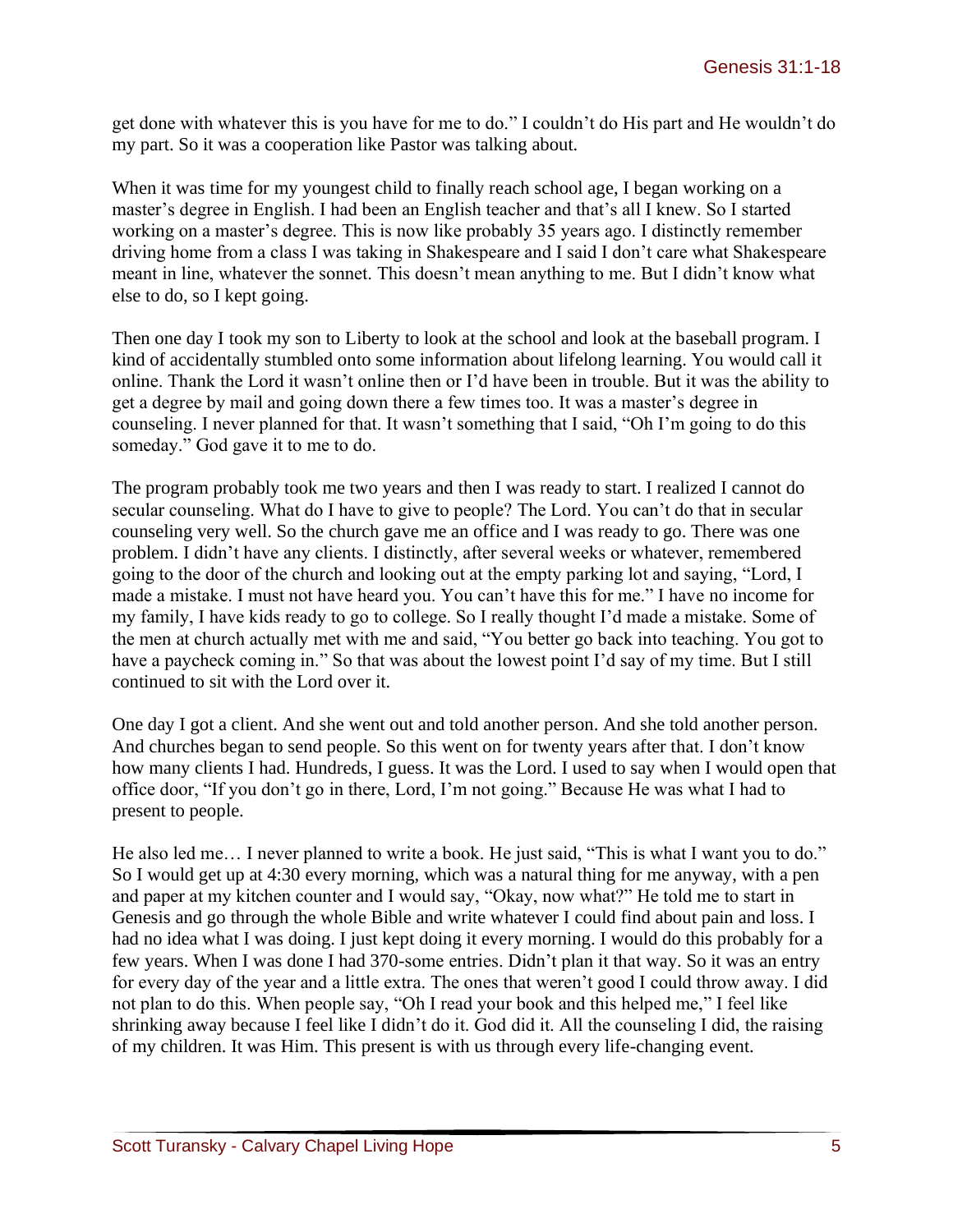My son-in-law's death in 2001. I thought should I move? I wanted to move down here, but God did not release me. He did not tell me I could do that. So I spent every weekend driving down here 100 miles on the freeway, which I'm terrified of. I did that for years. And then I turned 70. Still happily counseling and had friends in my church of 40 years. Didn't plan to retire at 70 or any other age. But He said, "You can go." That's kind of how it was. "You are free to go." So five, six years ago now I moved down here and it was the time when two young grandchildren were being born. It was like a gift He gave me, but it was in His timing.

So then this past year you know I had a medical situation. Never had that before. I remember the night the infectious disease doctor came into my room and said you could lose your arm or you could die of this infection. This is a big deal. So I had never been in a hospital except to have children. And I kept saying (this went on for six months, this infection), "What do you have for me in this?" I wasn't really getting anything until it finally dawned on me it's to sit in my presence just as much as you have been doing that. I want you to know me better. I want to know you better. That's what this is about and now you have time to do it, so do it.

He gave me verses. Psalm 32:8 – *I will instruct you and teach you in the way you should go. I will guide you with My eye.* And my life verse, Ephesians 3:20 – *He is able to do more than you can ask or imagine.* That's my life verse. What He has done in my life is all about Him. In all the things that He brings into our lives, He has plans. Guess what? They are plans for our good and they are plans for His glory. These things that happened, He knew they were coming. I didn't. But He met me in them. He was with me. He brought the good. My job was to just seek Him, to listen to Him, to know Him more deeply.

As we continue with Jacob we're going to see he's not perfect. We could use some adjectives like conniving and trickster he was called. But the Lord used him to begin his own nation. A whole nation came down from Jacob. His people. The Lord spoke to him and told him what to do. He promised to be with him. That's what He promises us. You don't know what's going to happen tomorrow. I don't know. But He's going to be with me in it and He's going to be with you in it if you have invited Him into your life as your Savior. He can do immeasurably more than you can ask or imagine.

[Pastor Scott] Thank you. I just felt like you needed to hear that. Here's a lady who's walking with the Lord and it's inspiring to see that. I hope that you'll take that home and you'll think about what is God doing in these situations. What is He doing and how is He working in my life in the midst of the challenges that I'm facing?

Well let's go back and see what Jacob does. When he's starting to feel uncomfortable, he's saying I think I need to move forward. He's got this idea. What does he do? Look at verse 3. He goes to the Lord and he talks to the Lord about it. And God affirms us. Notice God's word. In verse 3 it says – *Then the Lord said to Jacob, "Return to the land of your fathers and to your kindred, and* (then these five words) *I will be with you."* I will be with you.

There's always an element of risk when you step out into the unknown. When change is in the air you're going to step…there's an element of risk that you need to understand. But you have to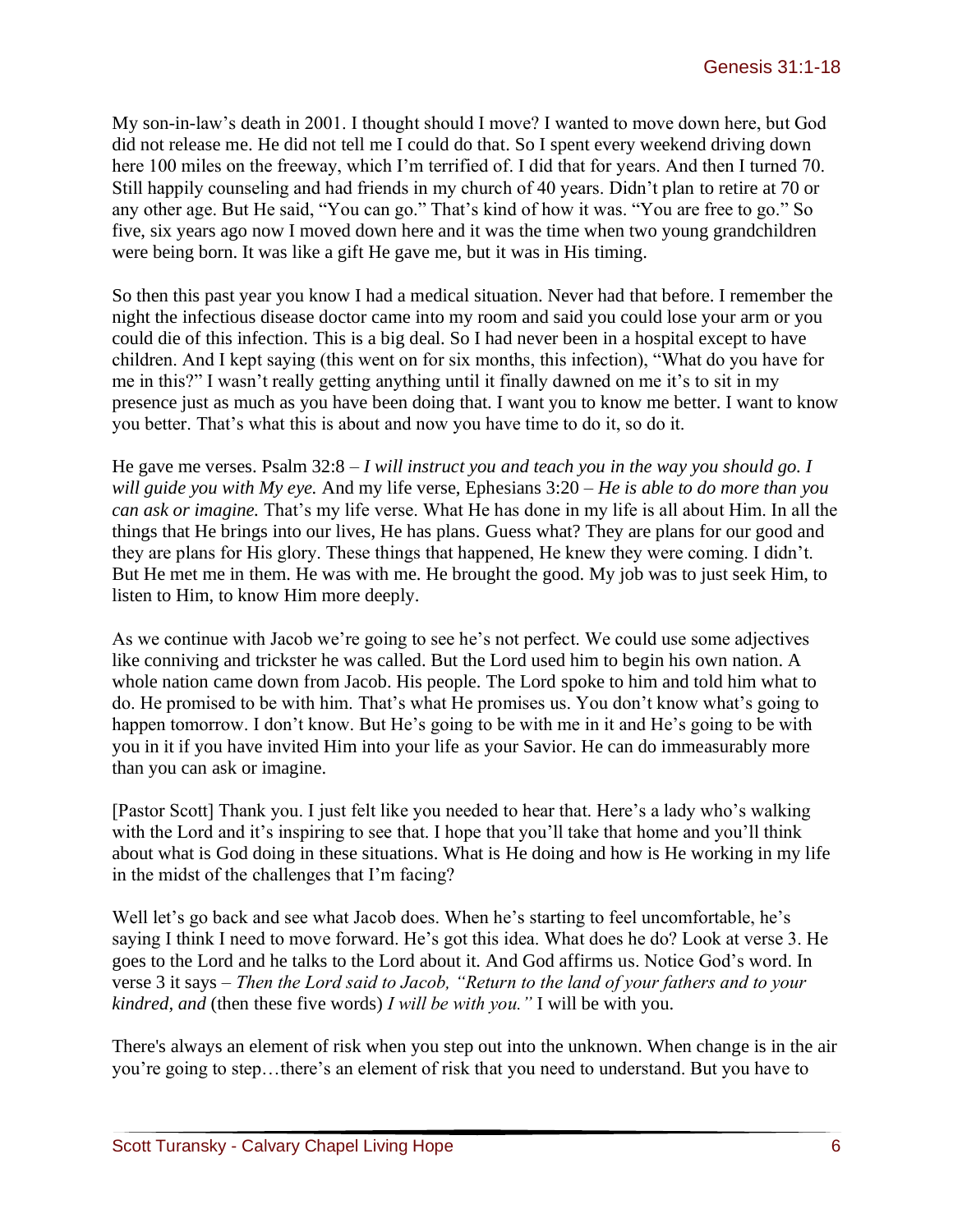recognize that God says *I will be with you*. This is the God-confidence part that we all need in our lives*. I will be with you.* The words are used twenty-four times in the Bible.

When Moses passed off the scene and now Joshua was the leader, God says to Joshua, "I will be with you." He needed that. He's taking on this big job. Same thing with David and Solomon. When Solomon took over the kingship from his dad who was an excellent king, Solomon had a little bit of concern about would he be able to handle this. God says, "I will be with you."

I just think we need that this week. We need this as God develops our path and things start to open up. See many of you when you start your prayers, as I do, we often say, "Lord, thank you for this day." I think it would be best to say it this way: "Lord, thank you for this day. I have no idea what's going to happen in it, but I know you and I know you're going to be with me today. So would you guide me in the course of this day."

The last words that Jesus said as He was ascending up into heaven He told all of the disciples to *go and make disciples, teaching them to observe everything that I have commanded you*. And it says – *I will be with you always, even to the end of the earth*. I will be with you. Those words are very comforting, encouraging. I just appreciate that.

That must have been an encouragement to Jacob to hear those words "I will be with you." So when he gets this inkling of what to do, he goes and talks to the Lord about it. Now what should he do now that he talked to the Lord about it, he's going to go talk to his wives about it. I just want to suggest, men, sometimes we have ideas. It's always best to share our ideas with our wife in the idea stage. You know you're packing up the moving van and the wife's saying, "What are you doing?" You say, "We're moving." Okay. You want to share it in the idea stage. So that's what he does.

Look at verse 4. *So Jacob sent and called Rachel and Leah into the field where his flock was and said to them, "I see that your father does not regard me with favor as he did before."* So he kind of lays out the problem for them so they can see it. *"But the God of my father has been with me."*  He's going to recount some of the spiritual history of his life. *"You know that I have served your father with all my strength, yet your father has cheated me and changed my wages ten times. But God did not permit him to harm me. If he said, 'The spotted shall be your wages,' then all the flock bore spotted; and if he said, 'The striped shall be your wages,' then all the flock bore striped. Thus God has taken away the livestock of your father and given them to me. In the breeding season of the flock I lifted up my eyes and saw in a dream that the goats that mated*  with the flock were striped, spotted, and mottled. (Mottled means their color was off, so they're patched. Mottled – in other words a kind of patching in their color.)

*Then the angel of God said to me in the dream, 'Jacob,' and I said, 'Here I am!'* (There it is. See that when God calls your name, you say, "Here I am." I like that.) *And he said, 'Lift up your eyes and see, all the goats that mate with the flock are striped, spotted, and mottled, for I have seen all that Laban is doing to you. I am the God of Bethel."* You remember Bethel, right? Bethel is the place where Jacob found the Lord in a very personal way. He left home. He's on his own. He's kind of taking off on his own and he comes to this place, he puts his head on this rock for a pillow. He sees this staircase of angels descending and he said it was the way that he connected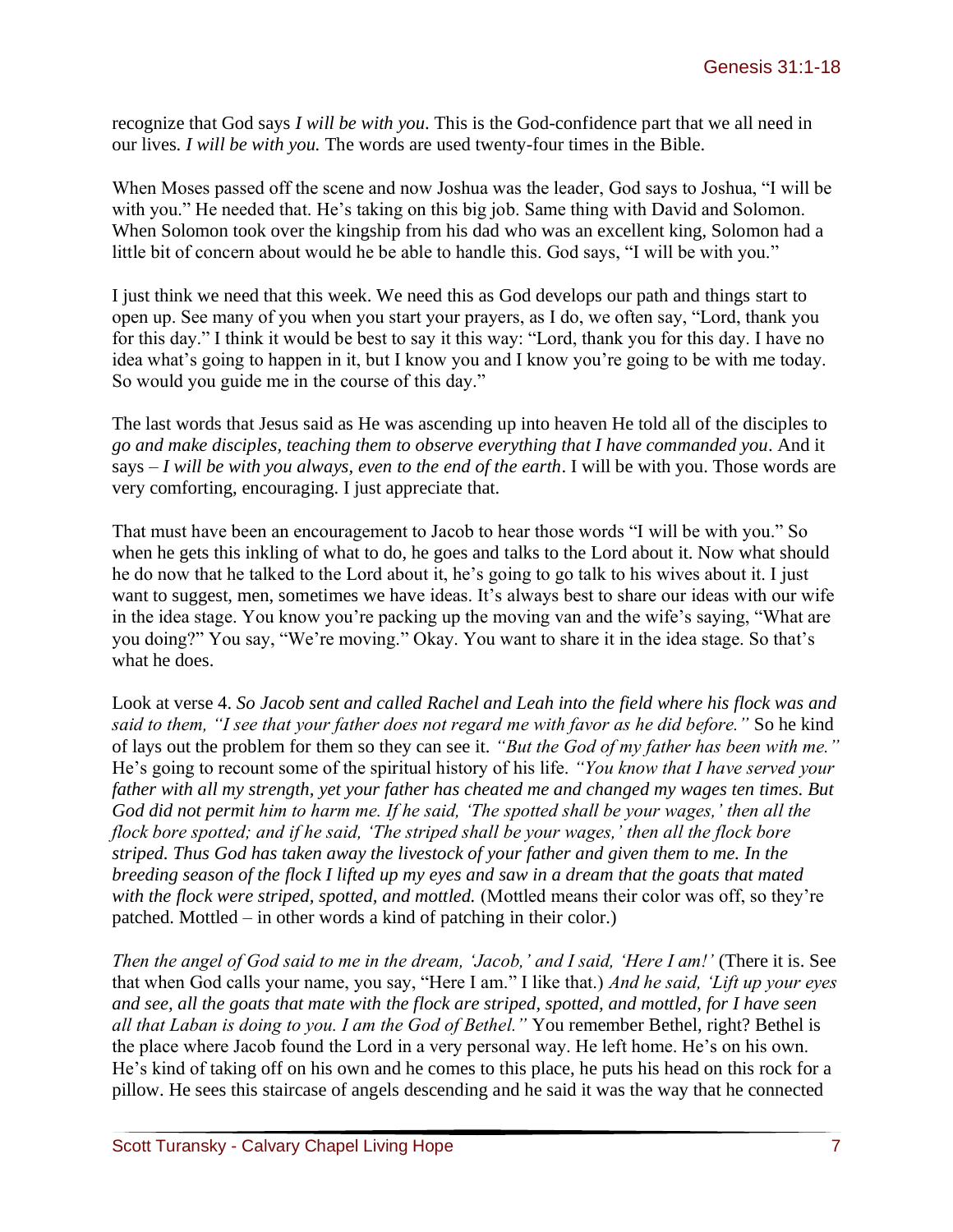with the Lord. God connected with Jacob in that very special way and now God is referring back to Bethel. Remember Bethel, where you committed yourself to me. He says – *"Where you anointed a pillar and made a vow to me. Now arise, go out from this land and return to the land of your kindred.'"* So he's reporting all of this to Rachel and Leah. I give him an A+ for involving his wives in the process.

But let's also give an A+ to Rachel and Leah. Notice what they do. *Then Rachel and Leah answered and said to him, "Is there any portion or inheritance left to us in our father's house?"*  In other words what they're saying is things have changed for us. It's described on the next page. Look at that. It says – *"Are we not regarded by him as foreigners? For he has sold us, and he has indeed devoured our money. All the wealth that God has taken away from our father belongs to us and to our children. Now then, whatever God has said to you, do."* 

Whoa. I love those words. Here are these wives coming alongside him and saying God is at work in your heart, go ahead and do it. Wow. You know I just want to encourage you wives, as you're supporting a husband who's leading (or encourage you husbands as wives are leading), that you come along and say, "Whatever God is saying to you, let's do it." There's this support that's here. I think they get an A+ too in the midst of this whole picture.

So here's what he did. *So Jacob arose and set his sons and his wives on camels.* He's packing everything up. Getting ready to go. *He drove away all his livestock, all his property that he had gained, the livestock in his possession that he had acquired in Paddan-aram, to go to the land of Canaan to his father Isaac.* 

I'm going to pause the story here. We're going to pick up this story next week at this same place. But I want to draw a couple of applications that I think you can take with you as you try to apply this to your own life.

One, take note that God uses circumstances to guide us. Sometimes the circumstances are saying to move and go, but I think sometimes the circumstances are just saying to us go deeper. Sometimes you're in a situation you say, "You know what, I don't think it's time for me to move on, but this is a difficult place," and that's an opportunity for us to go deeper in our walk with the Lord. Sometimes we bloom where we're planted. If you're thirteen years old and you believe "well it's time for me to move out of this house because I'm not happy with what's going on around here," you might want to think about it. Maybe what God wants you to do is bloom where you're planted. Because when we're in that midst of those challenging experiences, God does work in our hearts. I would suggest moving out at thirteen years old is probably not a good idea. Sometimes we need to just bloom where we're planted in the midst of that. Allow God to take us deeper in the situation.

So that principle I think is important that circumstances are a part of determining God's will. That's not the whole thing. But sometimes they provide catalysts for us to ask the questions that we need to ask that are going to take us to some other place. You want to be asking the question, what are you doing around here? We have our eyes open spiritually to the circumstances going on around us.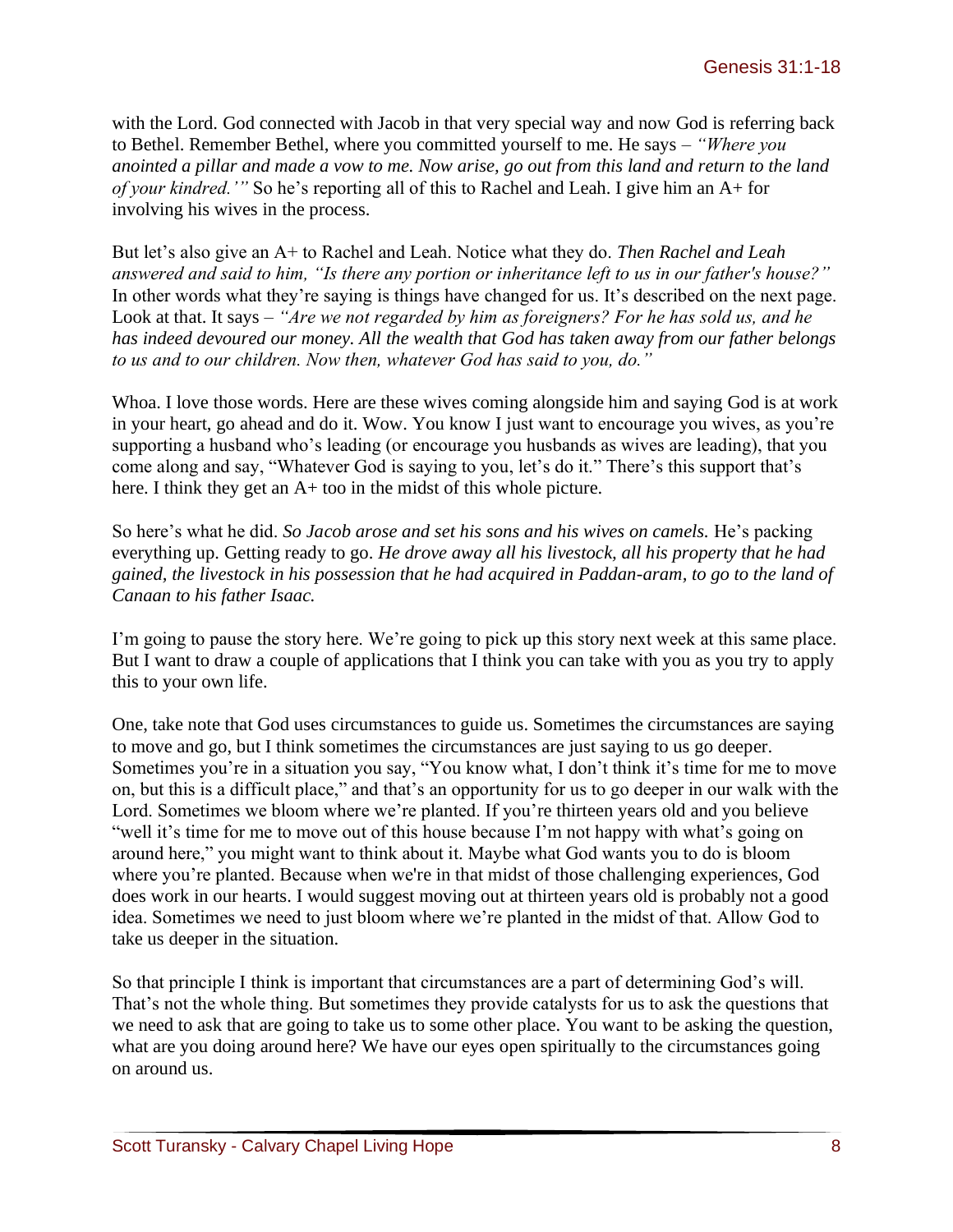The second application I want to take away is this one that has to do with *I will be with you*. I will be with you. God calls us often to do things that are out of our comfort zone. That we end up leaving what's safe in order to take on faith in our lives. When Jesus said to His disciples, *"Leave your nets and follow me,"* He was calling them to something they didn't really even know what was going on. They had no idea really what was going on, yet they took those steps and they left the safety of their nets in order to go somewhere with Jesus. I think God calls us to do that sometimes.

Safety is not our primary goal. When I see those signs on the truck that says "safety is my goal" I cringe because as a Christian that is not my goal. In fact I think it's dangerous. I've told you before that when someone pursues pleasure (that's a whole different subject) they're making a huge mistake because the pursuit of pleasure leads to addiction. Pleasure isn't bad. But it's a byproduct of a mission-oriented view of life. That's the purpose of pleasure. In the same way safety cannot be your goal. If you pursue pleasure you end up with addiction. If you pursue safety, you end up with anxiety. What happens in your world if you're always saying what's the safe thing. We live in a dangerous world. We live in a place where we have to take risks all the time. If safety becomes your goal then your life becomes more constrained and anxiety is the result.

When I say that safety is not my goal I would suggest that our goal is really a mission-oriented view of life, that we're following the Lord. Sometimes that means we take the risk of apologizing to someone. It means that we take the risk of talking about something that might be difficult for us to talk about. Sometimes we take the risk of staying in a situation that is rather challenging for us, but God calls us to do that. So we stay there. Sometimes we take the risk of leaving that situation because it's not the best for us. But in the midst of all of that, God says – *I will be with you.*

God has called us to do all kinds of big things. So the whole Bible is really full of people who are taking risks in order to serve the Lord. Whenever missionaries are going out to do whatever they're going to do, they're taking risks that put safety as a value. We do value safety. We value pleasure. Those are values. But they don't direct our path. They don't say, "Oh wow, that's the most important thing in my life." I'm going to go and do something that I'm going to serve the Lord. That means sometimes that we put pleasure or safety aside in order to accomplish what God is telling us to do.

Let me close by telling you two stories. One is as a grandpa I remember taking my grandchildren to the park, the three of them. We were at the park and they were playing on the monkey bars. There were some other kids there and there was a mom there working with her child. About twenty times in about two minutes she's yelling out to her, "Be careful! Be careful! Be careful!" And I'm getting really irritated about this because that's not my philosophy about life. I don't want my kids to be careful. I'm not opposed to being careful. I want my kids to be out there and go for it! So I started yelling to my kids, "Take risks! Take risks! Take risks!" I have no idea what the lady was thinking, but I don't want to live that life where safety becomes the most important thing. We're always saying to kids, "Be careful. Be careful. Be careful." Go ahead and take risks. Because I think it's in those risks, especially those risks that God is calling us do something, that we find the blessings that God has for us. Take the risk.